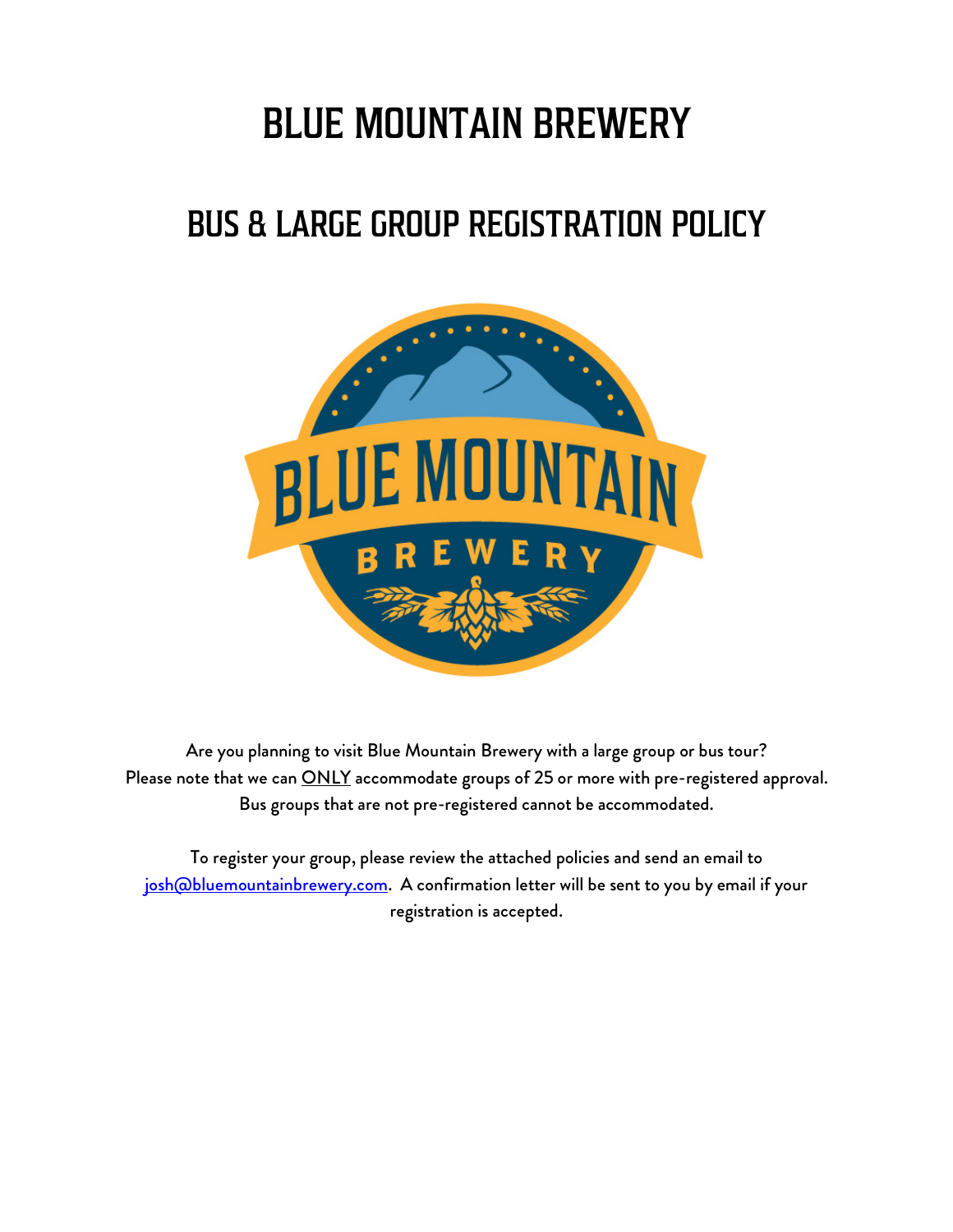## Bus & Large Group Registration Policies

- Large Groups are accommodated Monday-Wednesday from 11AM to 8PM and Thursday-Sunday from 11AM-12:00 noon only. You must arrive within 15 minutes of your approved registered time to ensure we can accommodate your group.
- Registration requests must be sent to **josh@bluemountainbrewery.com** and must include a completed registration form. We strongly recommend that you plan well in advance (at least 10 days) to ensure we can accommodate your group.
- If you plan to visit multiple breweries on the day of your visit, Blue Mountain should be an early stop on your itinerary. Intoxicated guests will not be allowed onto the grounds or into the restaurant regardless of prior reservation.
- Please be sure to have a valid form of ID if you plan to purchase alcohol. Guests must be 21 years of age to purchase or consume alcohol. Acceptable IDs include: valid US driver's license, passport, military ID, or US identification card
- A credit card must be on file to officially register your group. Failure to show up or cancel your reservation at least 24 hours before your scheduled visit will result in a \$200.00 charge.

#### PLEASE SHARE THE FOLLOWING RULES OF CONDUCT WITH YOUR GROUP:

- Virginia law prohibits persons from consuming any alcoholic beverages not purchased at Blue Mountain Brewery on our property. If any member of your group brings any "outside" open alcoholic beverage to our property, we will not serve anyone in your group, and we will require that your group leave our premises. No refund of fees will be made.
- Under Virginia law, we cannot serve anyone who is intoxicated. We will assume you are intoxicated if you are disrespectful or do not follow the directions of our staff, or you are otherwise loud or disruptive to the staff or other patrons.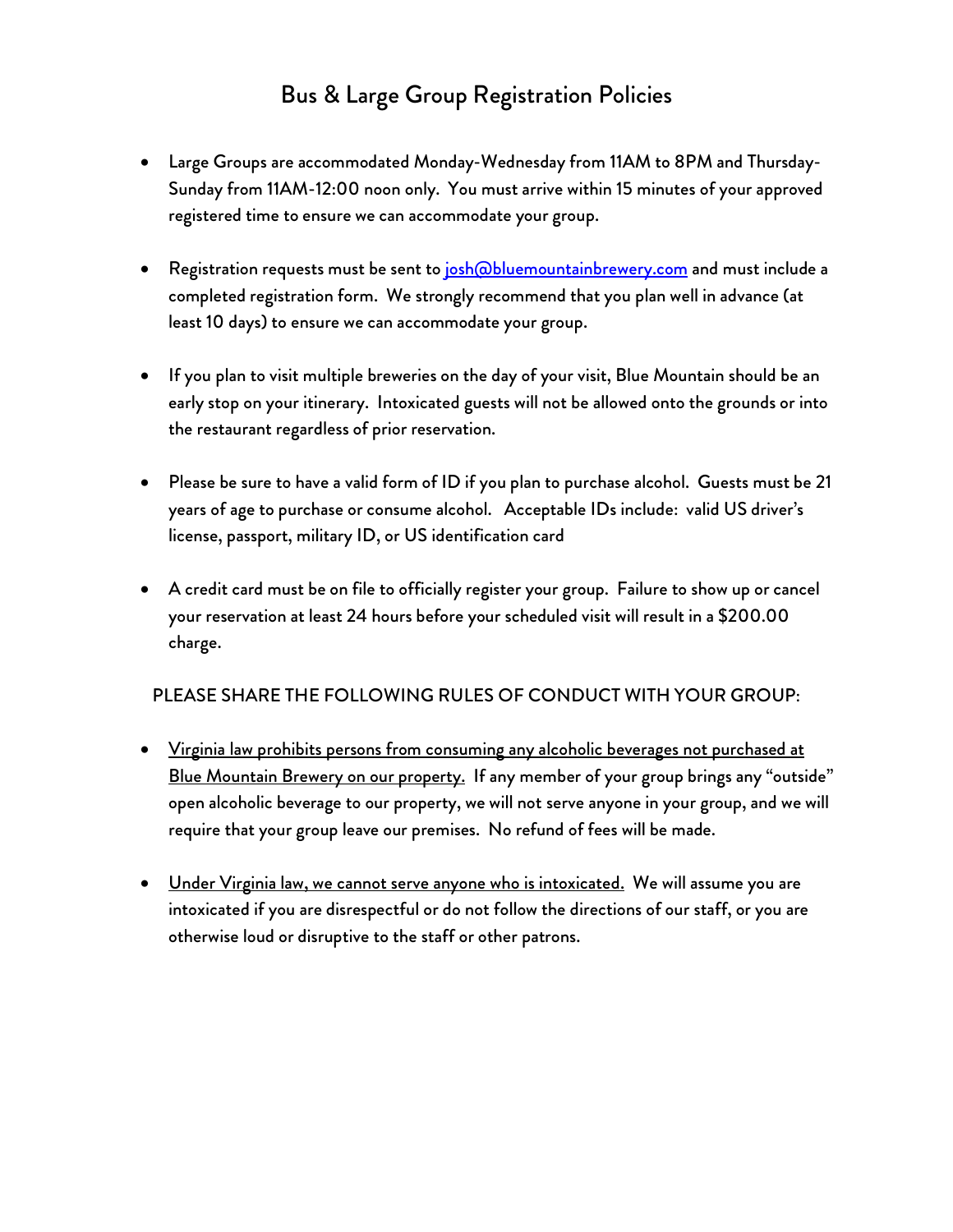

**GROUP TRANSPORTATION REGISTRATION FORM** 

| NUMBER OF GUESTS:______________                                                                                                                                                                                                                              |                      |            |                |
|--------------------------------------------------------------------------------------------------------------------------------------------------------------------------------------------------------------------------------------------------------------|----------------------|------------|----------------|
|                                                                                                                                                                                                                                                              |                      |            |                |
| WILL YOU BE DINING WITH US?                                                                                                                                                                                                                                  |                      | <b>YES</b> | N <sub>O</sub> |
| IS BLUE MOUNTAIN BREWERY THE ONLY STOP ON YOUR TOUR?                                                                                                                                                                                                         |                      | <b>YES</b> | N <sub>O</sub> |
| IF NO, WHAT OTHER BREWERIES OR STOPS WILL YOU BE VISITING?                                                                                                                                                                                                   |                      |            |                |
| By signing, you agree to the above policies and guidelines. You also agree that Blue Mountain<br>Brewery management team reserves the right to deny service/discontinue alcohol service for any<br>reason. Thank you for your cooperation and understanding. |                      |            |                |
|                                                                                                                                                                                                                                                              |                      |            |                |
|                                                                                                                                                                                                                                                              |                      |            |                |
| <b>Blue Mountain Brewery</b>                                                                                                                                                                                                                                 | <b>Reservations:</b> |            |                |

9519 Critzers Shop Road (540) 456-8020

Email: Josh@bluemountainbrewery.com